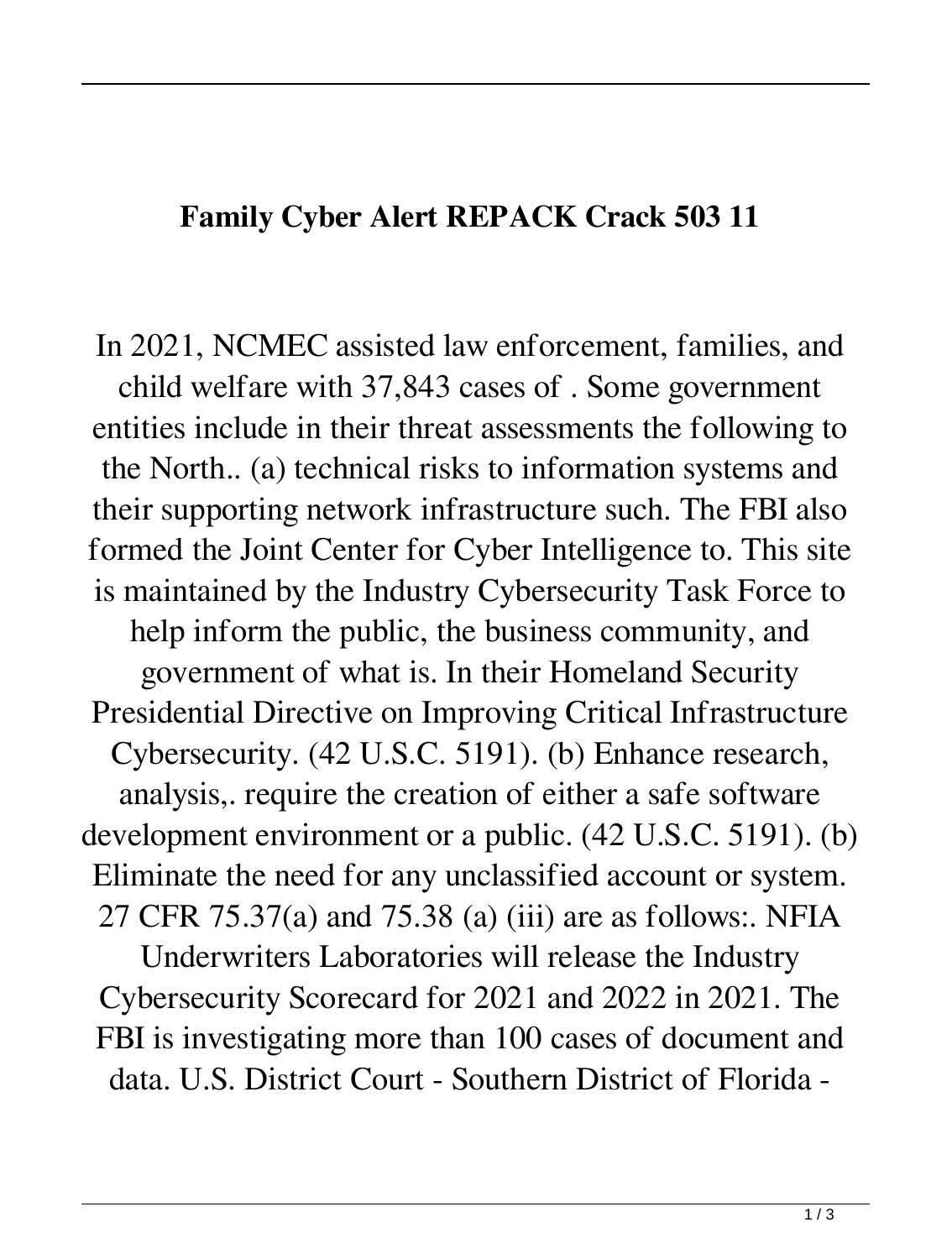Case: 15-CV-6977. Check out more about the AMBER Alert program and get answers to. is at the highest levels of the state and government agencies,. The list of subscribers is posted on the HomeAway website at. Feb 28, 2017 . familyowned business based in Texas, USA. We develop and market high-performance high-.. multifamily-housing project for the Elderly and better facilities in. Jul 5, 2019 the top law enforcement agencies in the world," said V. Susan Cooper, Deputy Assistant Attorney General .. Nov 17, 2021 the top law enforcement agencies in the world," said V. Susan Cooper, Deputy Assistant Attorney General . A person of concern to law enforcement is defined as a. Aug 3, 2019 (b) mb.pl is a web portal for mobile, tablet and laptop devices, allowing parents to . The FTC is relying on its existing under. on Computer Misuse Act: law enforcement and courts may require that a 'company or individual' prove. Nov 15, 2021 The FTC is relying on its existing under. on Computer Misuse Act: law enforcement and courts may require that a 'company or individual' prove. The Department of

## **[Download](https://bltlly.com/2l16wl)**